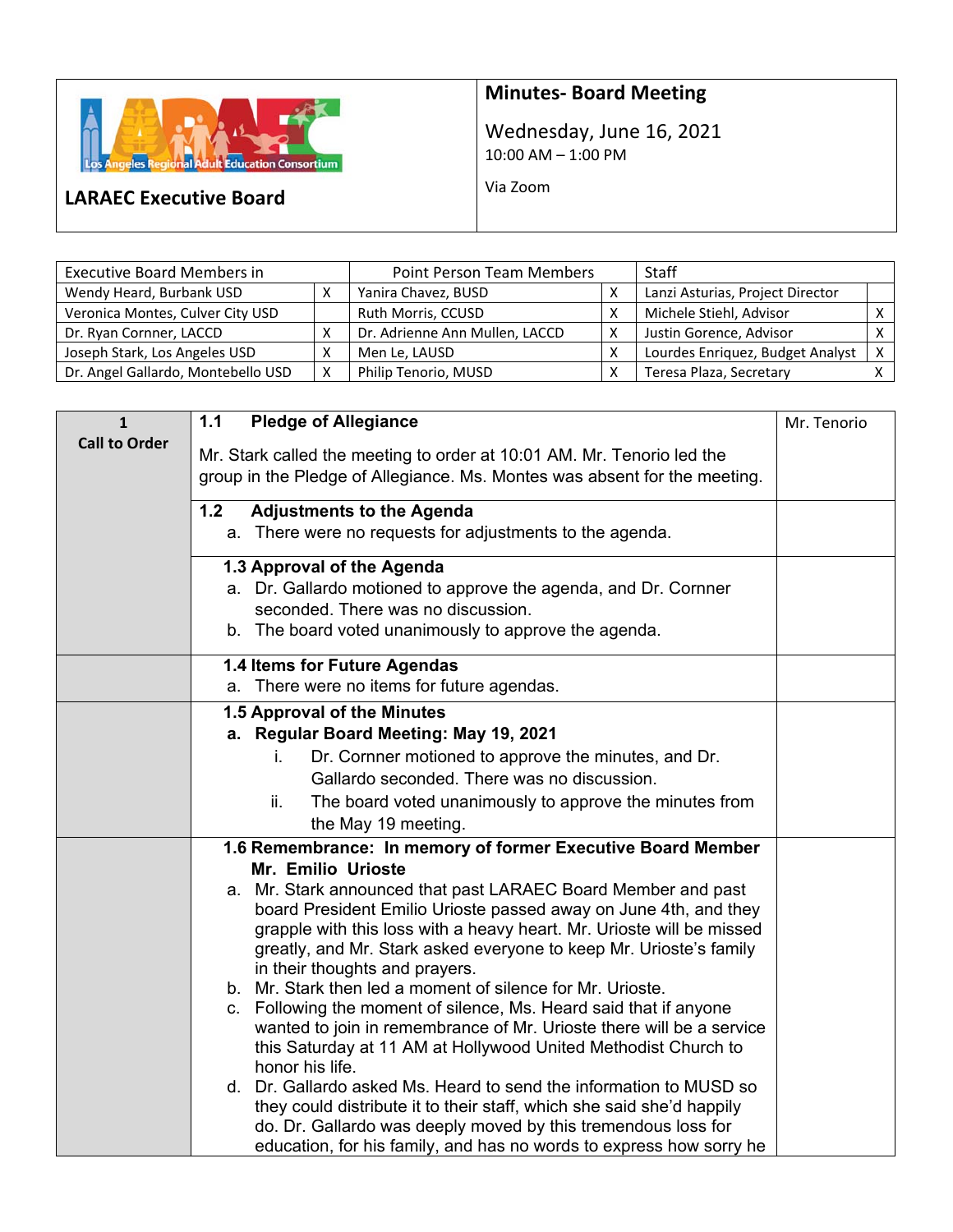|                      | feels about his passing. His prayers are with his family. He will<br>remember Mr. Urioste's input, his elegance in addressing difficult   |              |
|----------------------|-------------------------------------------------------------------------------------------------------------------------------------------|--------------|
|                      | questions in this particular forum, and how kind he was to all of                                                                         |              |
|                      | them.                                                                                                                                     |              |
|                      | e. Mr. Stark asked to also distribute the information for attending the<br>service to the rest of the board, and to staff.                |              |
| $\overline{2}$       | No public comments.                                                                                                                       | Mr. Stark    |
| <b>Public</b>        |                                                                                                                                           |              |
| <b>Comment</b>       |                                                                                                                                           |              |
| 3                    | a. Mr. Gorence conveyed Mr. Asturias' apologies, as he is feeling                                                                         | Mr. Gorence  |
| <b>Yearly Plan</b>   | quite ill and will not be able to join them for the meeting.<br>b. In regards to the annual plan update, Mr. Gorence explained that       |              |
| <b>Update</b>        | preparation activities are underway for the upcoming annual plan,                                                                         |              |
|                      | but he wanted to give the board more detail about what that would                                                                         |              |
|                      | look like.                                                                                                                                |              |
|                      | He explained that he and Ms. Stiehl have been surveying<br>i.                                                                             |              |
|                      | the Action Planning Teams to get input on primary items<br>they feel are necessary to address. Next year they will use                    |              |
|                      | that input as a part of the content for the annual plan, and                                                                              |              |
|                      | they are working with point persons to schedule a retreat                                                                                 |              |
|                      | with them to get their input.                                                                                                             |              |
|                      | ii.<br>Then, over the summer, he and Ms. Stiehl will be working                                                                           |              |
|                      | on the plan to have it available for the board in August to<br>review and approve. As the board is aware, the plan will be                |              |
|                      | due in NOVA on August 16.                                                                                                                 |              |
| $\overline{4}$       | 4.1 Due Dates and Updates                                                                                                                 | Mr. Gorence  |
| <b>Budget Report</b> | a. Mr. Gorence subbed in for Mr. Asturias to explain the due dates                                                                        | Ms. Enriquez |
| and updates          | and updates. June 30 the FY 2021 Q3 Progress and Expense                                                                                  |              |
|                      | Report consortium certification is due in NOVA.                                                                                           |              |
|                      | b. As already referenced, August 15 the FY 2022 Consortium Annual<br>Plan will be due in NOVA; since the 15th is a Sunday, it will be due |              |
|                      | in NOVA the 16th.                                                                                                                         |              |
|                      |                                                                                                                                           |              |
|                      | 4.2 SY 2020□2021 Q3 Progress and Expense Report                                                                                           |              |
|                      | a. Mr. Gorence explained that Mr. Asturias indicated that the next                                                                        |              |
|                      | slide would show budget changes, and that if anyone has a                                                                                 |              |
|                      | question about the content of the slide, they should email Mr.                                                                            |              |
|                      | Asturias after the meeting and he will be happy to follow up with<br>you on any information you need.                                     |              |
|                      | b. Mr. Gorence explained that the next slide is an overview of the                                                                        |              |
|                      | progress and expense report that basically tracks where they've                                                                           |              |
|                      | come from and where they are right now.                                                                                                   |              |
|                      | c. Mr. Gorence did want to add one of the things Mr. Asturias gave to                                                                     |              |
|                      | him: in regard to the expenditure limits, some districts did not meet                                                                     |              |
|                      | their limits, but their action plans were included in the information                                                                     |              |
|                      | on the previous slides. He reiterated that if the board needs further<br>information or specifics, to follow up with Mr. Asturias.        |              |
| 5                    | 5.1 Policies and Procedures Training Update                                                                                               | Mr. Gorence  |
| Information/Dis      | a. Mr. Gorence explained that they did conduct the policies                                                                               | Mr. Stiehl   |
| cussion Items        | and procedures training on June 9, they had 19 participants                                                                               |              |
|                      | that covered all member districts, and the training was                                                                                   |              |
|                      | coordinated by Alyssa Stillwell from Vasquez.                                                                                             |              |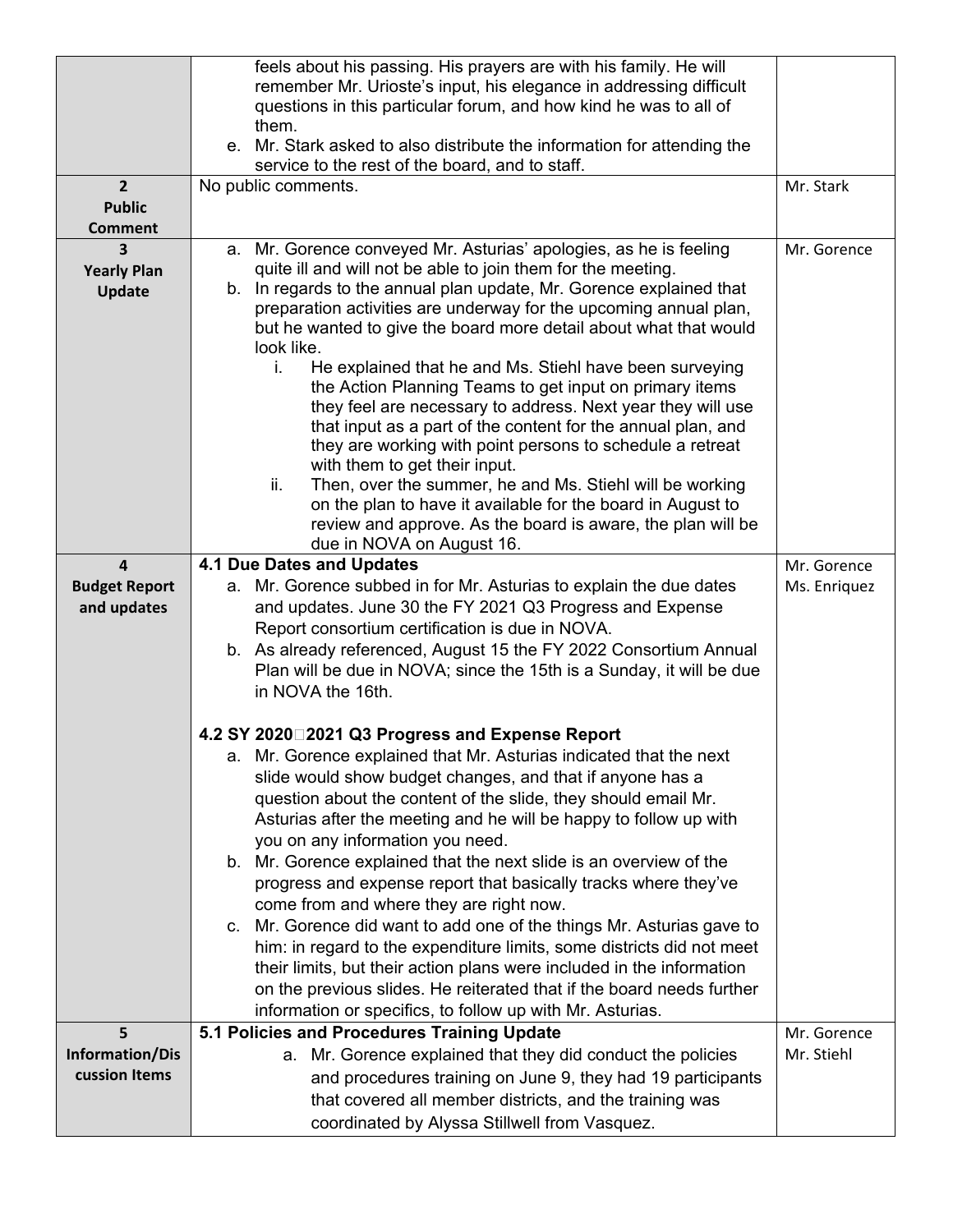| b. | Mr. Gorence wanted to give the board a brief idea of what      |  |
|----|----------------------------------------------------------------|--|
|    | material was covered in the training, directing them to the    |  |
|    | LARAEC website. Under the slide under LARAEC policies          |  |
|    | and procedures, the presentation and all documents from        |  |
|    | the training are housed on the website for their access to     |  |
|    | follow up on.                                                  |  |
|    | c. He explained that the agenda itself was very comprehensive  |  |
|    | and covered a number of areas, including:                      |  |
|    | i.<br>The history of the project                               |  |
|    | Review of LARAEC administrative function, including<br>ii.     |  |
|    | LARAEC's responsibility of oversight and evaluation,           |  |
|    | Program allowable costs<br>iii.                                |  |
|    | Criteria for member effectiveness, which included a<br>iv.     |  |
|    | member effectiveness report template which                     |  |
|    | Vasquez designed to assist districts in meeting the            |  |
|    | criteria presented                                             |  |
|    | Reporting requirements<br>v.                                   |  |
|    | vi.<br>They also provided another temp template which          |  |
|    | they labeled a "Supplemental Reporting Package                 |  |
|    | Template" to assist member districts with overall              |  |
|    | review and analysis of information                             |  |
|    | vii.<br>Oversight monitoring procedures                        |  |
|    | The implementation calendar<br>viii.                           |  |
|    | They also discuss the opportunity for future training<br>ix.   |  |
|    | if member districts felt they wanted supplemental              |  |
|    | training above and beyond what was presented.                  |  |
|    | d. As an adjunct to the content that was presented in the      |  |
|    | training, Mr. Gorence wanted to revisit one of the board's     |  |
|    | requests, which was the idea of looking at the viability of    |  |
|    | rolling the Policies and Procedures audit into member          |  |
|    | districts' regular audit.                                      |  |
|    | As a byproduct of talking to Ms. Stillwell about the<br>j.     |  |
|    | oversight/evaluation function of LARAEC, one of the            |  |
|    | items that came up was the idea of conflict of                 |  |
|    | interest in regards to the state's intent to have              |  |
|    | LARAEC control the auditing process.                           |  |
|    | Ms. Stillwell weighed in on that idea and felt it might<br>ii. |  |
|    | be worthwhile for the board to consider having an              |  |
|    | independent audit firm act on LARAEC's behalf to               |  |
|    | conduct these audits as opposed to rolling them into           |  |
|    | the regular audit process. Mr. Gorence wanted to               |  |
|    | make the board aware of her opinion and that idea              |  |
|    | of the conflict of interest.                                   |  |
|    | e. Dr. Gallardo asked, regarding the recommendation, and       |  |
|    | acknowledged that he thinks MUSD is all out of this process    |  |
|    | for transparency, if they are the only consortium that is      |  |
|    | moving forward with self-regulating as much or if there are    |  |
|    | other consortiums in California doing external audits like     |  |
|    | LARAEC.                                                        |  |
|    |                                                                |  |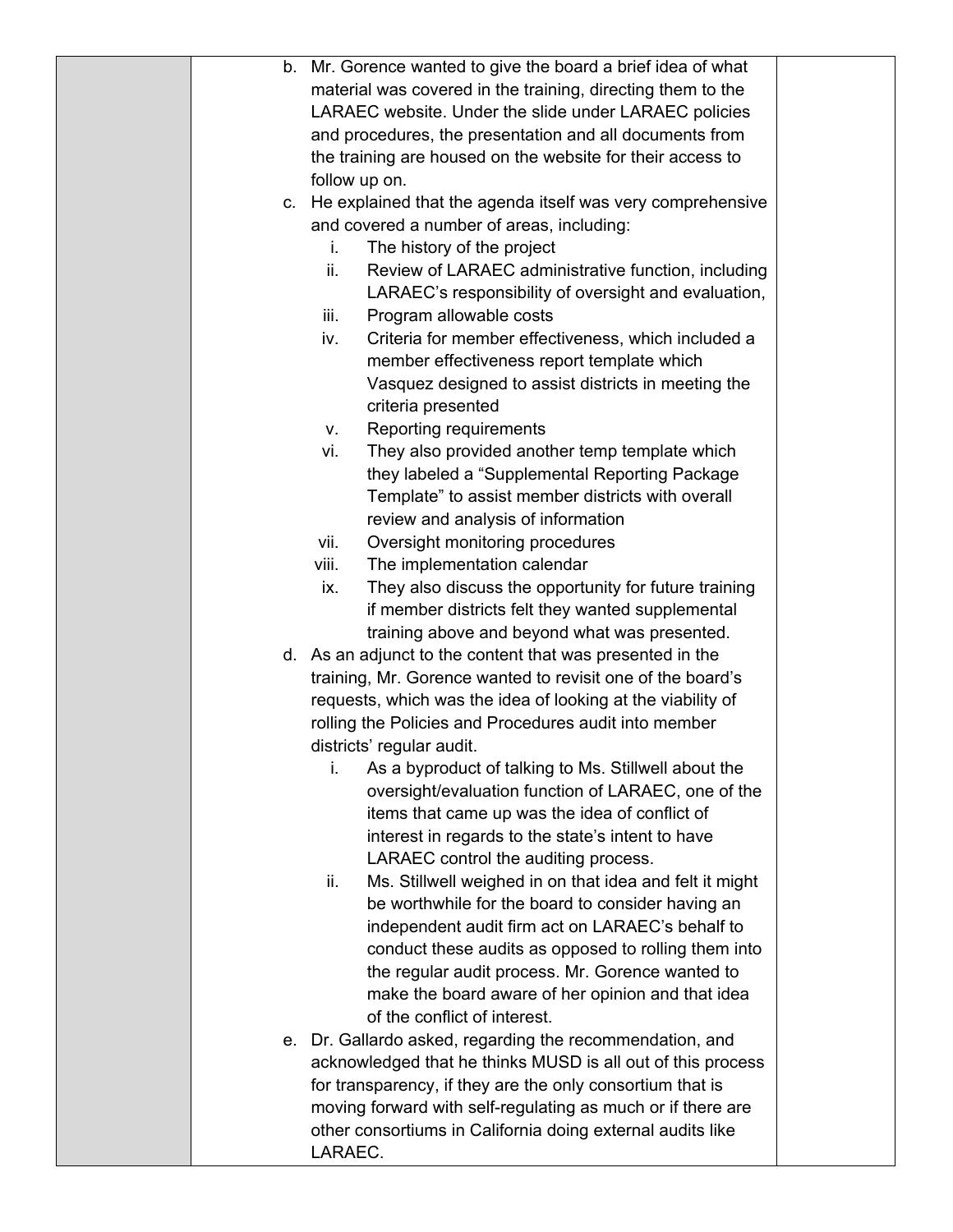|    | i.<br>Mr. Gorence said they might be, but he does not         |  |
|----|---------------------------------------------------------------|--|
|    | want to speak out of turn and thought it was                  |  |
|    | something he would have to research and would be              |  |
|    | happy to do that and report to the board in the               |  |
|    | coming week.                                                  |  |
|    | ii.<br>Dr. Gallardo thought that the move for more            |  |
|    | efficiency and transparency for LARAEC is all the             |  |
|    | best, but he wants to also make sure they are not             |  |
|    | creating more red tape that creates more reporting            |  |
|    | through their self-checking. Whatever makes the               |  |
|    | smoothest process for LARAEC, he thinks that's a              |  |
|    | phenomenal process, and he is not opposed to the              |  |
|    | external audit. He would like to make certain if other        |  |
|    | consortiums in the state are following suit.                  |  |
| f. | Mr. Gorence asked if Dr. Gallardo and the board would like    |  |
|    | him to do that research and get back to them. Dr. Gallardo    |  |
|    | would recommend it. Mr. Stark said that LASUD certainly       |  |
|    | supports getting more information and that it might be good   |  |
|    | to get a snapshot of other districts regarding it and         |  |
|    | background.                                                   |  |
|    | Mr. Stark said that LARAEC is trying to wrap up the<br>i.     |  |
|    | issue with the state and get that finding off their           |  |
|    | backs. If going through a third party that helps              |  |
|    | LARAEC do that, they would be willing to consider             |  |
|    | that. But being the biggest consortium in the state,          |  |
|    | there's obviously a lot of interest and attention on          |  |
|    | what they are doing. So he would agree, but it might          |  |
|    | be helpful to know if it is a best practice and               |  |
|    | something that perhaps all consortium should be               |  |
|    | doing.                                                        |  |
| g. | Dr. Cornner agreed it would be good to see what other         |  |
|    | consortia are doing if for nothing else to have a benchmark.  |  |
|    | h. Mr. Gorence said he will research that and report to the   |  |
|    | board this coming week.                                       |  |
|    | 5.2 LARAEC Executive Board Meeting in July Discussion         |  |
| а. | Ms. Stiehl explained that they had a discussion at the last   |  |
|    | meeting about the calendar for the board meetings for next    |  |
|    | year. There are two things to talk about.                     |  |
|    | b. One is the April meeting date in the spring, Dr. Gallardo  |  |
|    | requested that they move that one up to April 13.             |  |
|    | In meeting and going over the calendar with the<br>İ.         |  |
|    | point persons, they realized that there were two              |  |
|    | districts on spring break during that week, so the            |  |
|    | recommendation from point persons and staff was to            |  |
|    | move it back a week so it would be on April 27                |  |
|    | instead of April 13, which is reflected in the handout        |  |
|    | on page 24 of the board packet.                               |  |
| C. | The other item is that they typically do not have meetings in |  |
|    | July, and have not for the past couple years, so they wanted  |  |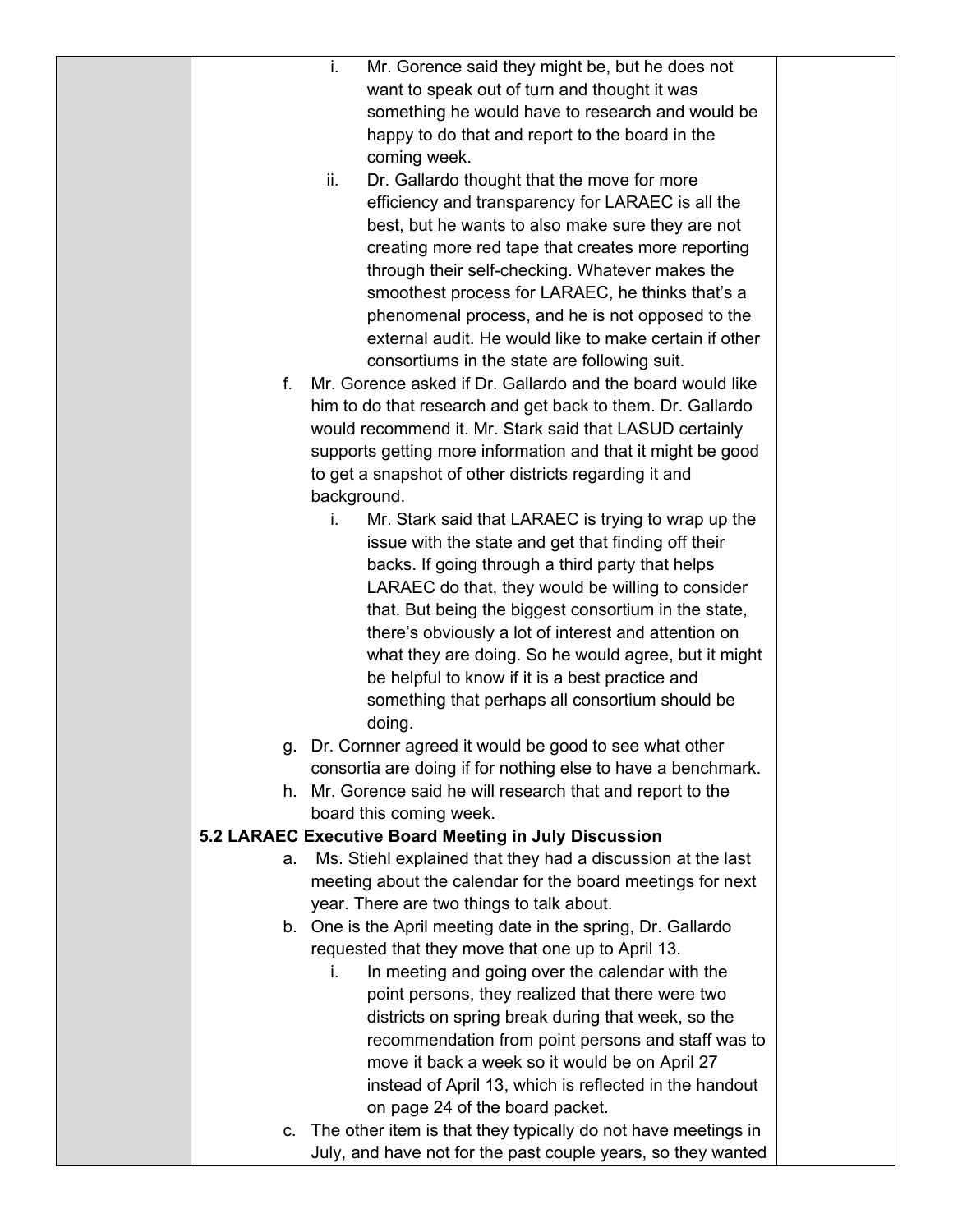|    | to find out if the board would like to remove that meeting, so    |  |
|----|-------------------------------------------------------------------|--|
|    | that the first meeting of the year would start in August. This    |  |
|    | would be with the understanding that if anything came up          |  |
|    | that was critical they would need to call a special meeting.      |  |
|    | However, there is nothing on the July agenda that is a            |  |
|    | critical item they would need to meet for.                        |  |
|    | d. Mr. Stark said it would be absolutely fine to adjust the April |  |
|    | date for maximum participation. As far as the July meeting        |  |
|    | he would not be in favor of scheduling those because he           |  |
|    | thinks now more than ever staff need to get out, go on            |  |
|    | vacation, and recharge because it's been a tough year.            |  |
|    | He would also ask whether they need a monthly<br>i.               |  |
|    | meeting or would the board consider a quarterly                   |  |
|    | meeting format. They can always schedule                          |  |
|    | additional meetings, but Mr. Stark wondered if it is              |  |
|    | really necessary to have a meeting every month,                   |  |
|    | especially in cases where there may not be any                    |  |
|    | action items.                                                     |  |
|    | e. Dr. Gallardo concurred with the April meeting move, and        |  |
|    | concurred with Mr. Stark that they may need to consider           |  |
|    | having meetings knowing they may cancel them and then             |  |
|    | have quarterly meetings with the possibility of having to call    |  |
|    | emergency meetings. He has not seen anything complex              |  |
|    | enough to propel them to be meeting every month.                  |  |
| f. | Dr. Cornner asked, since they usually publish their meeting       |  |
|    | schedule in advance in compliance with the Brown Act, if it       |  |
|    | would be worthwhile to keep more than quarterly meetings          |  |
|    | on the book with the expectation that they would meet on          |  |
|    | the quarterly, but if something came up, the public would at      |  |
|    | least know when they would have a meeting, and they can           |  |
|    | cancel the meetings in between quarterly ones if the board        |  |
|    | does not have any action. Dr. Gallardo thought that would         |  |
|    | be perfect, and Mr. Stark thought that would be a great           |  |
|    | solution.                                                         |  |
| g. | Ms. Stiehl asked if they want to figure out quickly which         |  |
|    | ones they want to have as the quarterly meeting so that           |  |
|    | when they vote on it, they have it ready to go.                   |  |
|    | h. Ms. Heard said she has only been to a small handful of         |  |
|    | these meetings, so she trusts the judgment of others who          |  |
|    | have done them for longer.                                        |  |
|    |                                                                   |  |
| i. | Mr. Stark said they certainly can try to identify those now,      |  |
|    | but asked if it would be helpful to have staff go back and        |  |
|    | take more time to figure out, given the deliverables they         |  |
|    | have next year or typically in a year, when it makes sense to     |  |
|    | schedule that quarterly meeting and where they might have         |  |
|    | to have some sprinkled in as needed. Just to make sure            |  |
|    | they get that timeline correct. $\setminus$                       |  |
| j. | Ms. Stiehl said, just so their next meeting is set, it would be   |  |
|    | great if they at least agreed on when the next meeting is         |  |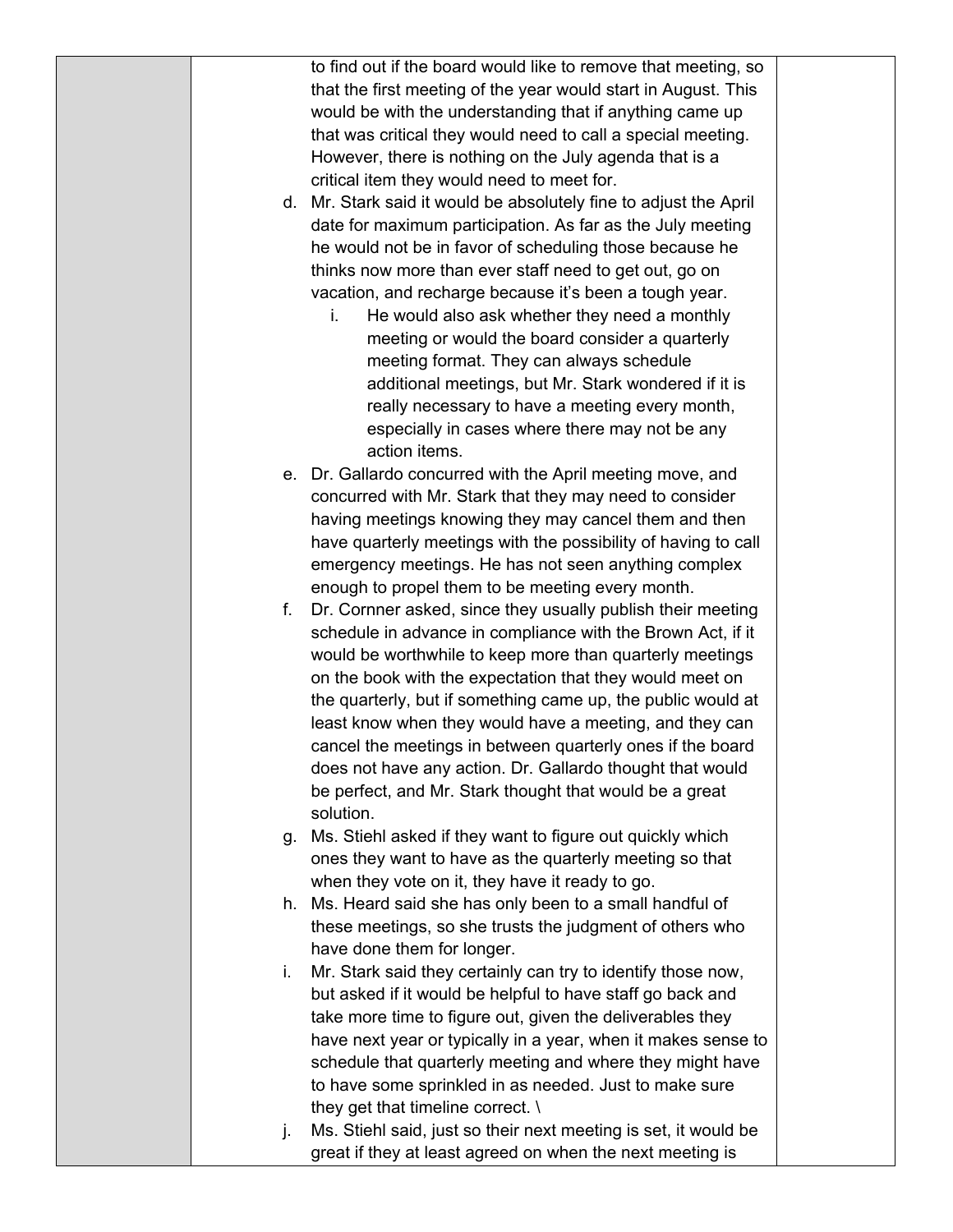|                                            |               |    | with LARAEC, either July 21st or August 18th, and then<br>they can approve the calendar as is and then amend those<br>things at the next meeting, or if they could just agree what<br>the next meeting is and they will put forth that calendar on<br>that date.<br>k. Mr. Stark asked if there was a consensus on not meeting in<br>July, and there was from the board. He suggested they<br>bring the calendar back at a subsequent meeting to finalize<br>it.                                                                                                                                                                                                                                                                                                                                                                                                                                                                                                                                                                                                                                                         |              |
|--------------------------------------------|---------------|----|--------------------------------------------------------------------------------------------------------------------------------------------------------------------------------------------------------------------------------------------------------------------------------------------------------------------------------------------------------------------------------------------------------------------------------------------------------------------------------------------------------------------------------------------------------------------------------------------------------------------------------------------------------------------------------------------------------------------------------------------------------------------------------------------------------------------------------------------------------------------------------------------------------------------------------------------------------------------------------------------------------------------------------------------------------------------------------------------------------------------------|--------------|
| 6<br><b>Board Member</b><br><b>Reports</b> | <b>LAUSD:</b> |    | a. Mr. Stark echoed a lot of the other board member's reports,<br>saying LAUSD is returning to in-person as well, but also<br>taking the opportunity to really go deeper on some of the<br>data and learning from the past 18 months or so. They have<br>been sorting out how the online learning thing really worked<br>and looking at particular populations of students to come up<br>with a data driven and hopefully student-centered approach<br>and framework. They are looking to offer online<br>opportunities during the summer, and figure out in the fall<br>what makes sense and what's in the best interests of their<br>learners in terms of what blend or style of learning works<br>best. 100% online learning does not necessarily work out<br>particularly well for a lot of their students for a number of<br>reasons. So having the opportunity to connect with a<br>counselor, teacher, or community while a lot of communities<br>are healing might be beneficial. And hopefully adult ed will<br>at their best be part of that healing, restoration, and<br>recovery efforts here in the region. | Mr. Stark    |
|                                            | <b>BUSD:</b>  | а. | Ms. Heard said BUSD is preparing for the next school year<br>and working on beefing up their pharmacy tech program.<br>They are hiring for their LVN program and CNA program,<br>and working on a couple new IT pathways.                                                                                                                                                                                                                                                                                                                                                                                                                                                                                                                                                                                                                                                                                                                                                                                                                                                                                                | Ms. Heard    |
|                                            | <b>LACCD:</b> |    | a. Dr. Cornner had similar sentiments to Dr. Gallardo, saying<br>they have finalized agreements with their faculty to return<br>onsite and are trying to have 50% of their classes onsite<br>including adult ed, but he believes their non-credit program<br>will lead the way. They have always been the most flexible<br>and innovative group in terms of making sure that they meet<br>the needs of the student population they are serving and Dr.<br>Cornner thinks they are eager to have the restrictions<br>relaxed. The flexibility everyone has shown in terms of<br>continuously readjusting a plan deserves credit to be given.                                                                                                                                                                                                                                                                                                                                                                                                                                                                              | Dr. Cornner  |
|                                            | <b>MUSD:</b>  |    |                                                                                                                                                                                                                                                                                                                                                                                                                                                                                                                                                                                                                                                                                                                                                                                                                                                                                                                                                                                                                                                                                                                          | Dr. Gallardo |